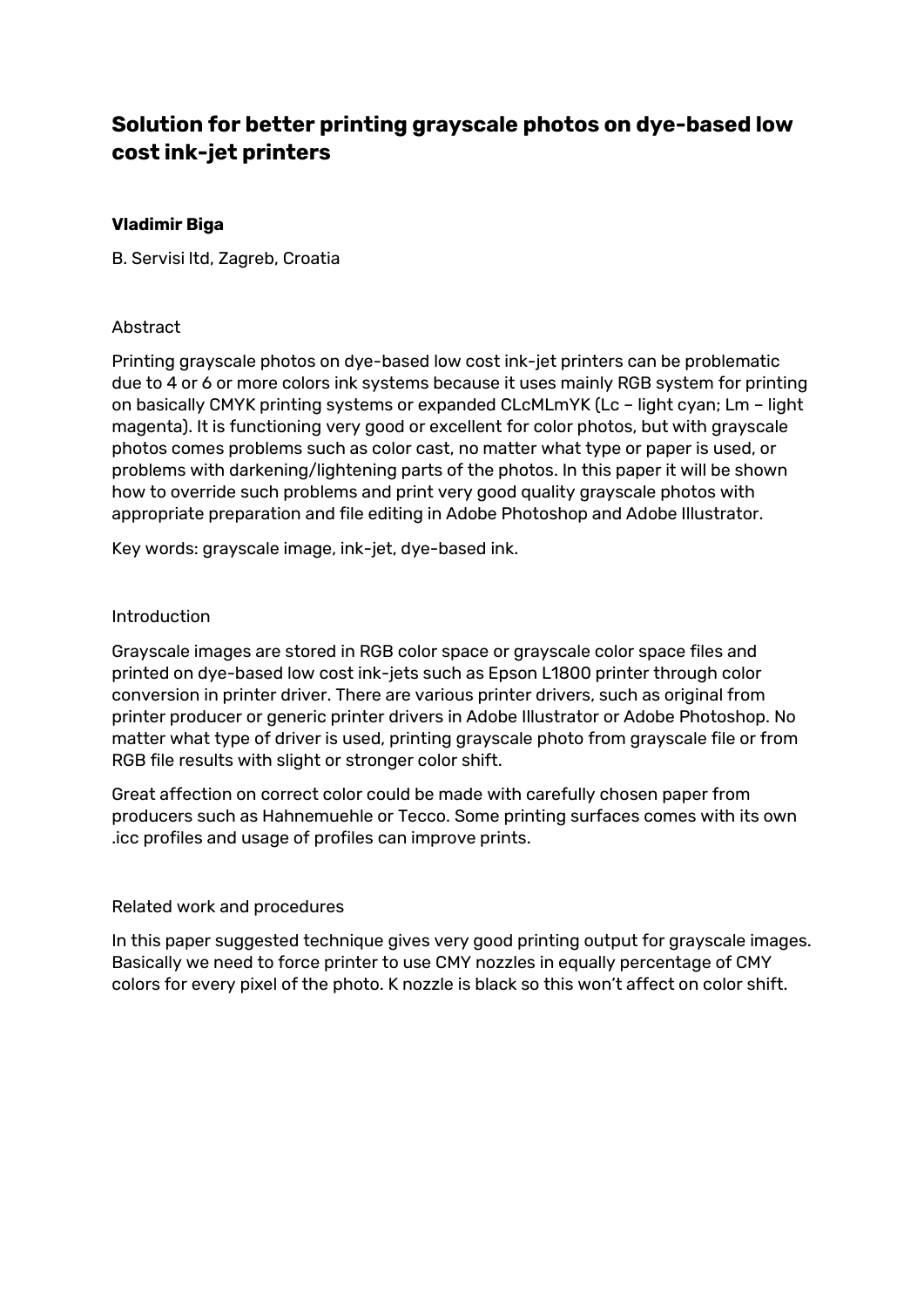

*Photo 1. Info layer shows different and not in balance values for CMY channels for red circle area.*

This can be obtained on the following way: Convert grayscale image to CMYK in Adobe Photoshop. Then go to Image – Adjustment – Levels and check Options. Turn on Enhance Monochromatic Contrast and Snap Neutral Midtones. Although it will make smaller changes on the photo, results of this actions will be that CMY values are almost the same or with 1% or 2% difference for each pixel.

In this example color values for CMYK are:

- C 42% (before correction) / 39% after difference 3%
- M 33% (before correction) / 39% after difference 6%
- Y 33% (before correction) / 40% after difference 7%
- K 11% (before correction) / 11% after difference 0%

There is visually slight color shift to warmer color (due to higher difference in M and Y channel) on the screen in Photo 1., but final printed output will depend on how printer CMY color are appear when they are in equal values. In the further text I suggest to print sample chart to see this C 50% M 50% Y 50% color on desired printing surface.

Unfortunately something needs to be given in the sense of photo quality to make better grayscale output on paper surfaces and in this example it is a slightly warmer grayish tone. A real trial is a best practice for described procedure.